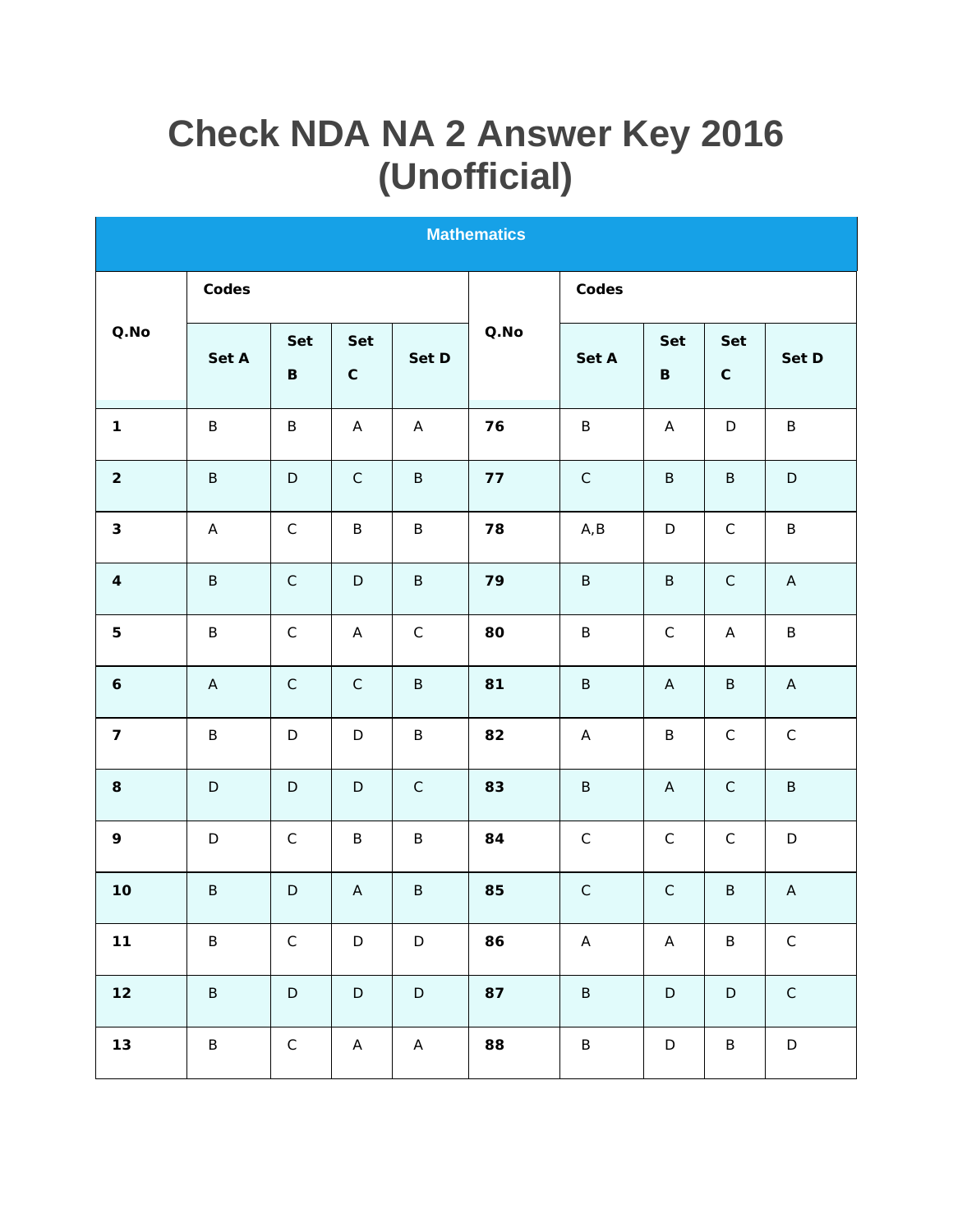| 14     | $\mathsf A$ | $\mathsf A$               | $\mathsf C$  | $\mathsf D$ | 89  | $\mathsf C$               | $\mathsf D$               | $\sf B$      | $\mathsf C$ |
|--------|-------------|---------------------------|--------------|-------------|-----|---------------------------|---------------------------|--------------|-------------|
| $15$   | $\mathsf A$ | $\mathsf{A}$              | $\mathsf D$  | $\mathsf A$ | 90  | $\mathsf C$               | $\mathsf A$               | $\mathsf{A}$ | $\mathsf D$ |
| 16     | $\sf B$     | $\mathsf{A}$              | $\mathsf{A}$ | $\sf B$     | 91  | $\mathsf C$               | $\mathsf C$               | $\sf B$      | $\mathsf D$ |
| 17     | $\sf B$     | $\mathsf C$               | $\mathsf C$  | $\mathsf D$ | 92  | $\mathsf C$               | $\mathsf D$               | $\mathsf D$  | $\sf B$     |
| 18     | $\mathsf C$ | $\sf B$                   | $\sf B$      |             | 93  | $\boldsymbol{\mathsf{A}}$ | $\mathsf D$               | $\sf B$      | $\mathsf C$ |
| 19     | $\sf B$     | $\mathsf D$               | $\sf B$      | $\mathsf C$ | 94  | $\sf B$                   | $\boldsymbol{\mathsf{A}}$ | $\mathsf A$  | $\mathsf C$ |
| $20\,$ | $\mathsf C$ | $\mathsf{A}$              | $\mathsf C$  | $\mathsf C$ | 95  | $\sf B$                   | $\sf B$                   | $\sf B$      | $\mathsf A$ |
| 21     | $\mathsf C$ | $\mathsf C$               | $\mathsf A$  | $\mathsf C$ | 96  | $\mathsf A$               | $\mathsf C$               | A            | $\sf B$     |
| 22     | $\sf B$     | $\mathsf D$               | $\mathsf D$  | $\mathsf D$ | 97  | $\mathsf C$               | $\boldsymbol{\mathsf{A}}$ | $\mathsf C$  | $\mathsf C$ |
| 23     | $\mathsf C$ | $\mathsf D$               | $\mathsf A$  | $\mathsf D$ | 98  | $\mathsf A$               | $\sf B$                   | $\sf B$      | $\mathsf C$ |
| 24     | A, B        | $\sf B$                   | $\mathsf D$  | $\mathsf C$ | 99  | $\mathsf D$               | $\mathsf C$               | $\mathsf D$  | $\mathsf C$ |
| 25     | $\mathsf C$ | $\boldsymbol{\mathsf{A}}$ | A            | $\mathsf D$ | 100 | $\sf B$                   | $\mathsf C$               | A            | $\mathsf C$ |
| 26     | $\sf B$     | $\mathsf D$               | $\sf B$      | $\mathsf C$ | 101 | $\sf B$                   | $\mathsf C$               | $\mathsf C$  | $\sf B$     |
| 27     | $\mathsf A$ | $\mathsf D$               | $\mathsf D$  | $\mathsf D$ | 102 | $\sf B$                   | $\sf B$                   | $\mathsf C$  | $\sf B$     |
| 28     | $\sf B$     | $\boldsymbol{\mathsf{A}}$ | $\mathsf C$  | $\mathsf C$ | 103 | $\mathsf D$               | $\mathsf A$               | $\mathsf D$  | $\mathsf D$ |
| 29     | $\sf B$     | $\mathsf C$               | $\mathsf A$  | $\mathsf A$ | 104 | $\mathsf D$               | $\sf B$                   | $\mathsf C$  | $\sf B$     |
| $30$   | $\sf B$     | $\mathsf D$               | $\sf B$      | $\mathsf A$ | 105 | B, C                      | $\mathsf C$               | $\mathsf D$  | $\mathsf A$ |
| 31     | $\mathsf C$ | $\boldsymbol{\mathsf{A}}$ | $\sf B$      | $\mathsf A$ | 106 | A, B                      | $\mathsf D$               | $\mathsf C$  | $\mathsf A$ |
| 32     | $\sf B$     | $\sf B$                   | $\mathsf D$  | $\mathsf C$ | 107 | $\sf B$                   | $\sf B$                   | $\mathsf D$  | $\sf B$     |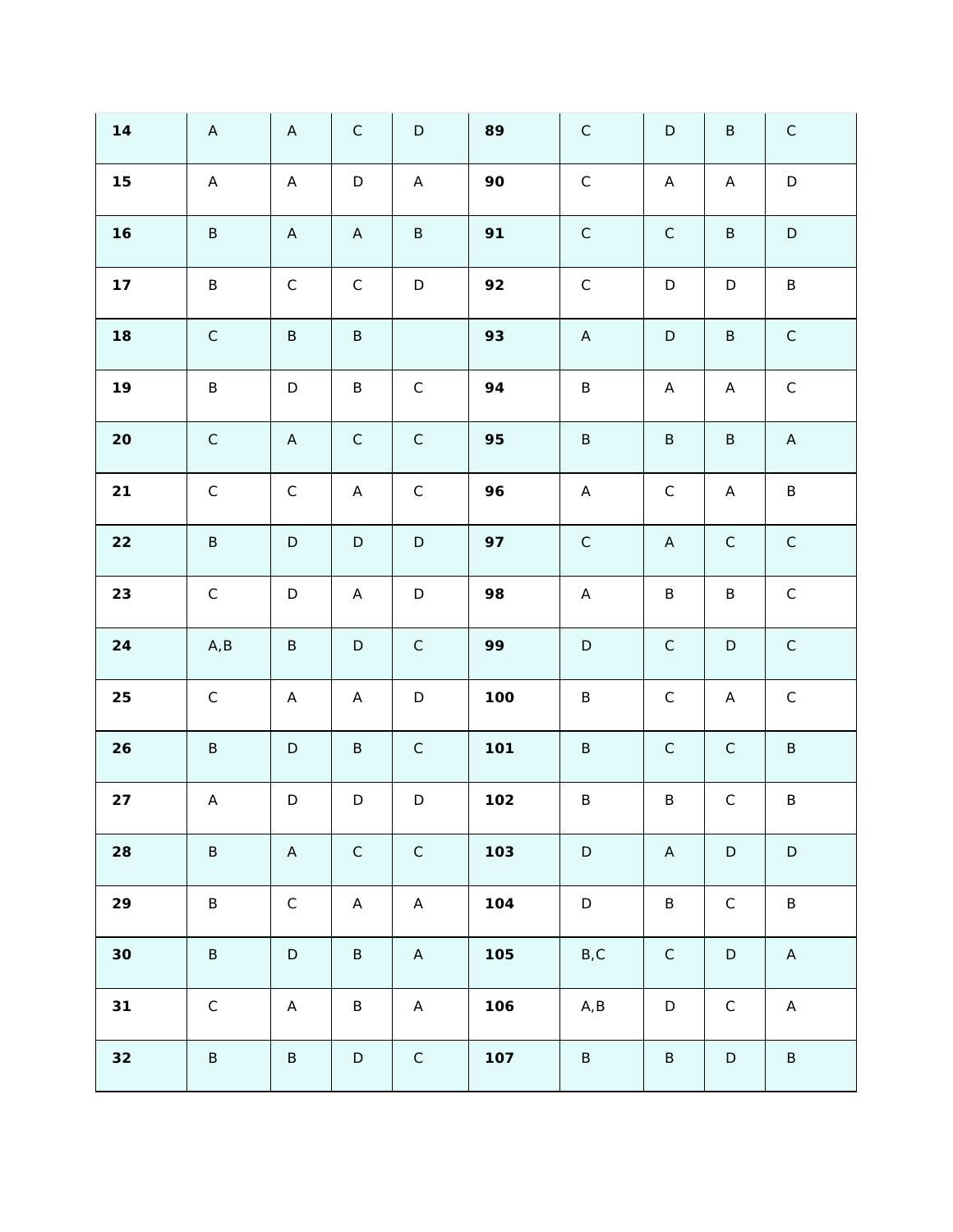| 33     | $\mathsf A$              | $\sf B$      | $\mathsf C$  | $\sf B$      | 108 | $\sf B$     | $\mathsf C$               | $\mathsf D$               | $\mathsf D$ |
|--------|--------------------------|--------------|--------------|--------------|-----|-------------|---------------------------|---------------------------|-------------|
| 34     | $\sf B$                  | $\sf B$      | $\mathsf C$  | $\sf B$      | 109 | $\sf B$     | $\mathsf C$               | $\boldsymbol{\mathsf{A}}$ | $\sf B$     |
| $35\,$ | $\mathsf A$              | $\mathsf C$  | $\mathsf C$  | $\mathsf C$  | 110 | $\sf B$     | $\boldsymbol{\mathsf{A}}$ | $\sf B$                   | $\mathsf C$ |
| 36     | $\mathsf A$              | $\sf B$      | $\mathsf C$  | $\mathsf A$  | 111 | $\mathsf A$ | $\sf B$                   | $\mathsf C$               | $\mathsf A$ |
| 37     | $\mathsf A$              | $\sf B$      | $\mathsf D$  | $\mathsf D$  | 112 | $\mathsf C$ | $\mathsf C$               | $\mathsf{A}$              | $\sf B$     |
| 38     | $\mathsf D$              | $\mathsf C$  | $\mathsf D$  | $\mathsf A$  | 113 | $\sf B$     | $\mathsf C$               | $\sf B$                   | $\mathsf A$ |
| 39     | $\overline{\phantom{a}}$ | $\sf B$      | $\mathsf C$  | $\mathsf D$  | 114 | $\sf B$     | $\mathsf C$               | $\mathsf C$               | $\mathsf C$ |
| $40$   | $\mathsf A$              | $\sf B$      | $\mathsf D$  | $\mathsf A$  | 115 | $\mathsf A$ | $\mathsf C$               | $\mathsf C$               | $\mathsf C$ |
| 41     | $\sf B$                  | $\mathsf D$  | $\mathsf C$  | $\mathsf D$  | 116 | $\mathsf A$ | $\sf B$                   | $\mathsf C$               | $\mathsf A$ |
| $42\,$ | C, D                     | $\mathsf D$  | $\mathsf D$  | $\sf B$      | 117 | $\mathsf A$ | $\sf B$                   | $\sf B$                   | $\mathsf D$ |
| 43     | $\sf B$                  | A            | $\mathsf C$  | $\mathsf C$  | 118 | $\mathsf D$ | $\mathsf D$               | A                         | $\mathsf D$ |
| $44$   | $\, {\sf B} \,$          | $\mathsf D$  | $\mathsf{A}$ | $\mathsf A$  | 119 | $\mathsf D$ | $\sf B$                   | $\sf B$                   | $\mathsf D$ |
| 45     | A, C                     | $\mathsf{A}$ | $\mathsf{A}$ | $\sf B$      | 120 | $\mathsf C$ | Α                         | $\mathsf C$               | A           |
| 46     | $\mathsf D$              | $\mathsf A$  | $\mathsf A$  | $\mathsf A$  |     |             |                           |                           |             |
| 47     | $\sf B$                  | $\mathsf C$  | $\sf B$      | $\mathsf C$  |     |             |                           |                           |             |
| 48     | $\sf B$                  | $\sf B$      | $\sf B$      | $\sf B$      |     |             |                           |                           |             |
| 49     | $\mathsf C$              | $\sf B$      | $\sf B$      | $\mathsf D$  |     |             |                           |                           |             |
| 50     | $\sf B$                  | $\mathsf C$  | $\mathsf C$  | $\mathsf{A}$ |     |             |                           |                           |             |
| 51     | $\sf B$                  | $\mathsf A$  | $\sf B$      | $\mathsf C$  |     |             |                           |                           |             |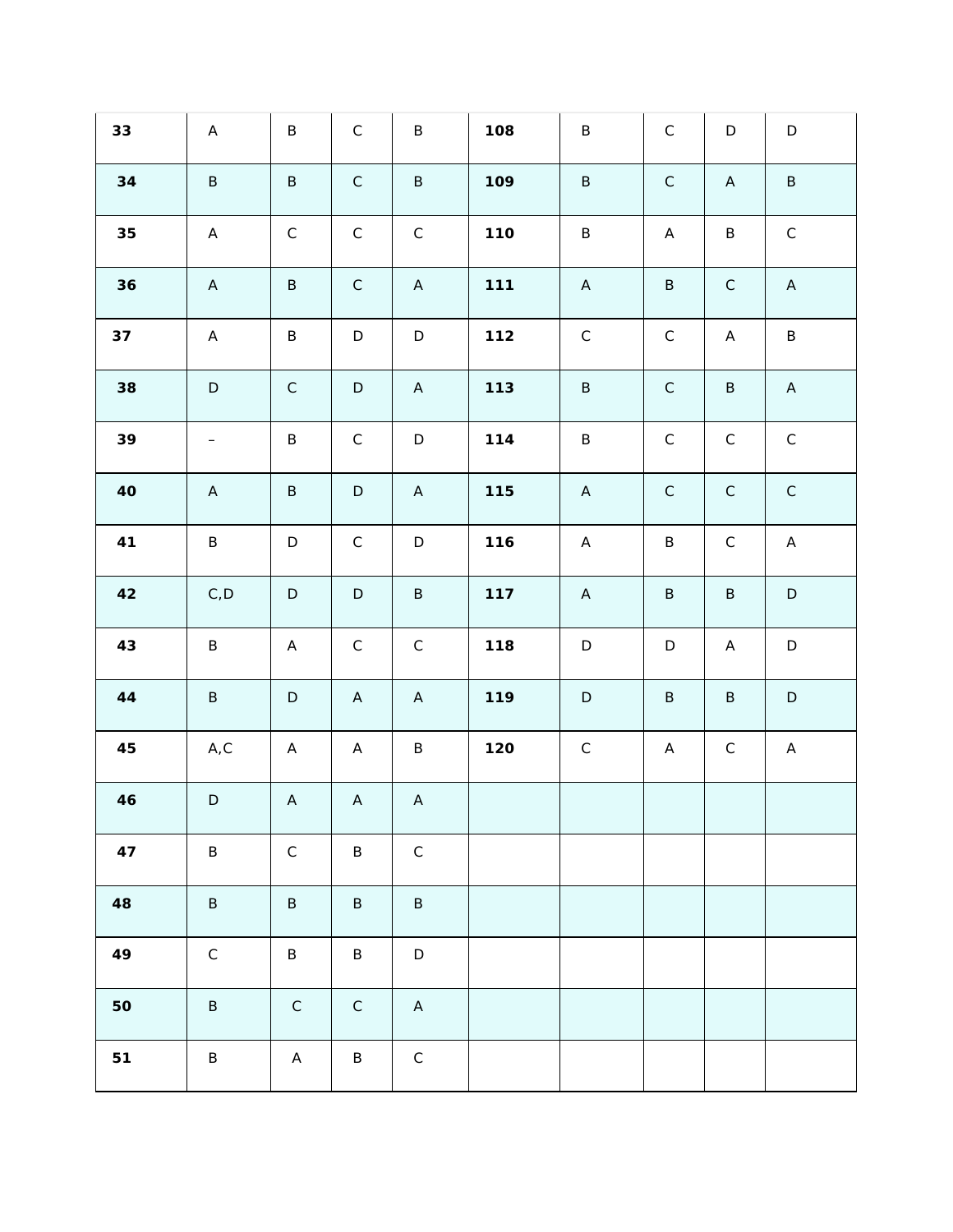| 52     | $\mathsf A$                 | $\mathsf D$ | $\sf B$      | $\mathsf D$  |  |  |  |
|--------|-----------------------------|-------------|--------------|--------------|--|--|--|
| 53     | $\mathsf C$                 | $\mathsf A$ | $\mathsf C$  | $\mathsf D$  |  |  |  |
| 54     | $\sf B$                     | $\mathsf D$ | $\sf B$      | $\sf B$      |  |  |  |
| 55     | $\mathsf C$                 | $\mathsf A$ | $\sf B$      | $\mathsf A$  |  |  |  |
| 56     | $\sf B$                     | $\mathsf D$ | $\mathsf D$  | $\mathsf D$  |  |  |  |
| 57     | $\mathsf C$                 | $\sf B$     | $\mathsf D$  | $\mathsf D$  |  |  |  |
| 58     | $\mathsf C$                 | $\mathsf C$ | $\mathsf{A}$ | $\mathsf{A}$ |  |  |  |
| 59     | $\mathsf A$                 | $\mathsf A$ | $\mathsf D$  | $\mathsf C$  |  |  |  |
| 60     | $\mathsf A$                 | $\sf B$     | $\mathsf A$  | $\mathsf D$  |  |  |  |
| 61     | $\mathsf C$                 | $\sf B$     | $\mathsf A$  | $\mathsf C$  |  |  |  |
| 62     | $\mathsf D$                 | $\mathsf D$ | $\sf B$      | $\mathsf D$  |  |  |  |
| 63     | $\mathsf C$                 | $\sf B$     | $\mathsf D$  | $\mathsf D$  |  |  |  |
| 64     | $\sf B$                     | $\mathsf A$ | $\sf B$      | $\mathsf{A}$ |  |  |  |
| 65     | $\mathsf C$                 | $\sf B$     | $\mathsf C$  | $\sf B$      |  |  |  |
| 66     | $\sf B$                     | $\mathsf A$ | $\mathsf A$  | $\mathsf C$  |  |  |  |
| 67     | $\mathsf{C}$ , $\mathsf{D}$ | $\mathsf C$ | $\sf B$      | $\mathsf A$  |  |  |  |
| 68     | $\mathsf C$                 | $\sf B$     | $\mathsf A$  | $\sf B$      |  |  |  |
| 69     | $\mathsf D$                 | $\mathsf D$ | $\mathsf C$  | $\mathsf C$  |  |  |  |
| $70\,$ | $\sf B$                     | $\mathsf A$ | $\mathsf C$  | $\mathsf C$  |  |  |  |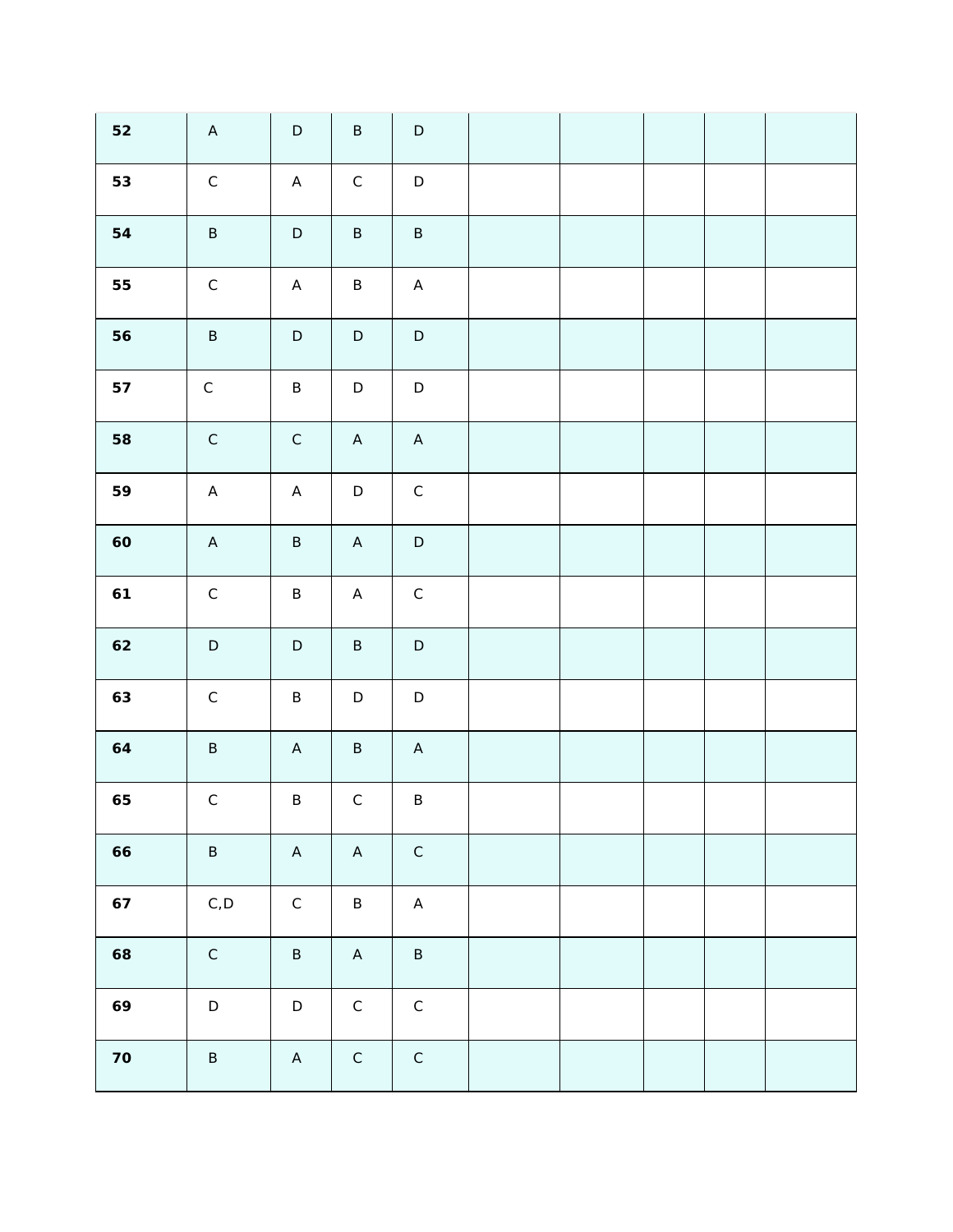| 71                          | $\mathsf D$                      |                | $\mathsf C$        | $\boldsymbol{\mathsf{A}}$ | $\mathsf C$               |                  |                                  |                |                           |             |  |  |
|-----------------------------|----------------------------------|----------------|--------------------|---------------------------|---------------------------|------------------|----------------------------------|----------------|---------------------------|-------------|--|--|
| 72                          | $\mathsf C$                      |                | $\mathsf C$        | $\mathsf D$               | $\sf B$                   |                  |                                  |                |                           |             |  |  |
| 73                          | $\mathsf{A},\mathsf{B}$          |                | $\mathsf D$        | $\mathsf D$               | $\boldsymbol{\mathsf{A}}$ |                  |                                  |                |                           |             |  |  |
| 74                          | $\mathsf C$                      |                | $\mathsf C$        | $\mathsf D$               | $\sf B$                   |                  |                                  |                |                           |             |  |  |
| 75                          | $\mathsf A$                      |                | $\mathsf D$        | $\boldsymbol{\mathsf{A}}$ | $\mathsf C$               |                  |                                  |                |                           |             |  |  |
| <b>General Ability Test</b> |                                  |                |                    |                           |                           |                  |                                  |                |                           |             |  |  |
|                             | Codes                            |                |                    |                           |                           |                  | Codes                            |                |                           |             |  |  |
| $Q. \mathsf{No}$            | Set<br>$\boldsymbol{\mathsf{A}}$ | Set<br>$\sf B$ | Set<br>$\mathsf C$ | Set D                     |                           | $Q. \mathsf{No}$ | Set<br>$\boldsymbol{\mathsf{A}}$ | Set<br>$\sf B$ | Set<br>$\mathsf C$        | SetD        |  |  |
| $\mathbf{1}$                | $\mathsf D$                      | $\sf B$        | $\mathsf C$        | $\overline{\phantom{0}}$  |                           | 76               | $\sf B$                          |                | $\mathsf A$               | $\sf B$     |  |  |
| $\overline{c}$              | $\mathsf C$                      | $\mathsf C$    | $\mathsf D$        | $\mathsf C$               |                           | 77               | $\boldsymbol{\mathsf{A}}$        |                | $\boldsymbol{\mathsf{A}}$ | $\mathsf C$ |  |  |
| $\mathfrak{S}$              | $\mathsf C$                      | $\mathsf C$    | $\mathsf D$        | $\sf B$                   |                           | 78               | $\boldsymbol{\mathsf{A}}$        |                | $\sf B$                   | $\sf B$     |  |  |
| $\overline{4}$              | $\mathsf A$                      | $\sf B$        | $\sf B$            | $\mathsf C$               |                           | 79               | $\sf B$                          |                | $\mathsf D$               | $\mathsf D$ |  |  |
| $\mathbf 5$                 | $\boldsymbol{\mathsf{A}}$        | $\sf B$        | $\mathsf D$        | $\sf B$                   |                           | 80               | $\sf B$                          |                | $\mathsf D$               | $\mathsf C$ |  |  |
| $\boldsymbol{6}$            | $\mathsf A$                      | $\sf B$        | $\sf B$            | $\mathsf A$               |                           | 81               | $\mathsf C$                      |                | $\mathsf D$               | $\sf B$     |  |  |
| $\overline{7}$              | $\mathsf C$                      | $\mathsf D$    | $\mathsf D$        | $\mathsf C$               |                           | 82               | $\mathsf D$                      |                | $\mathsf C$               | $\sf B$     |  |  |
| $\,8\,$                     | $\mathsf C$                      | $\mathsf C$    | $\mathsf C$        | $\mathsf D$               |                           | 83               | $\mathsf A$                      |                | $\sf B$                   | $\mathsf C$ |  |  |
| $\mathsf{q}$                | $\mathsf D$                      | $\mathsf C$    | $\mathsf D$        | $\mathsf C$               |                           | 84               | $\mathsf D$                      |                | $\sf B$                   | $\mathsf C$ |  |  |
| $10$                        | $\mathsf D$                      | $\mathsf D$    | $\mathsf A$        | $\mathsf A$               |                           | 85               | $\mathsf{A}$                     |                | $\mathsf D$               | $\mathsf C$ |  |  |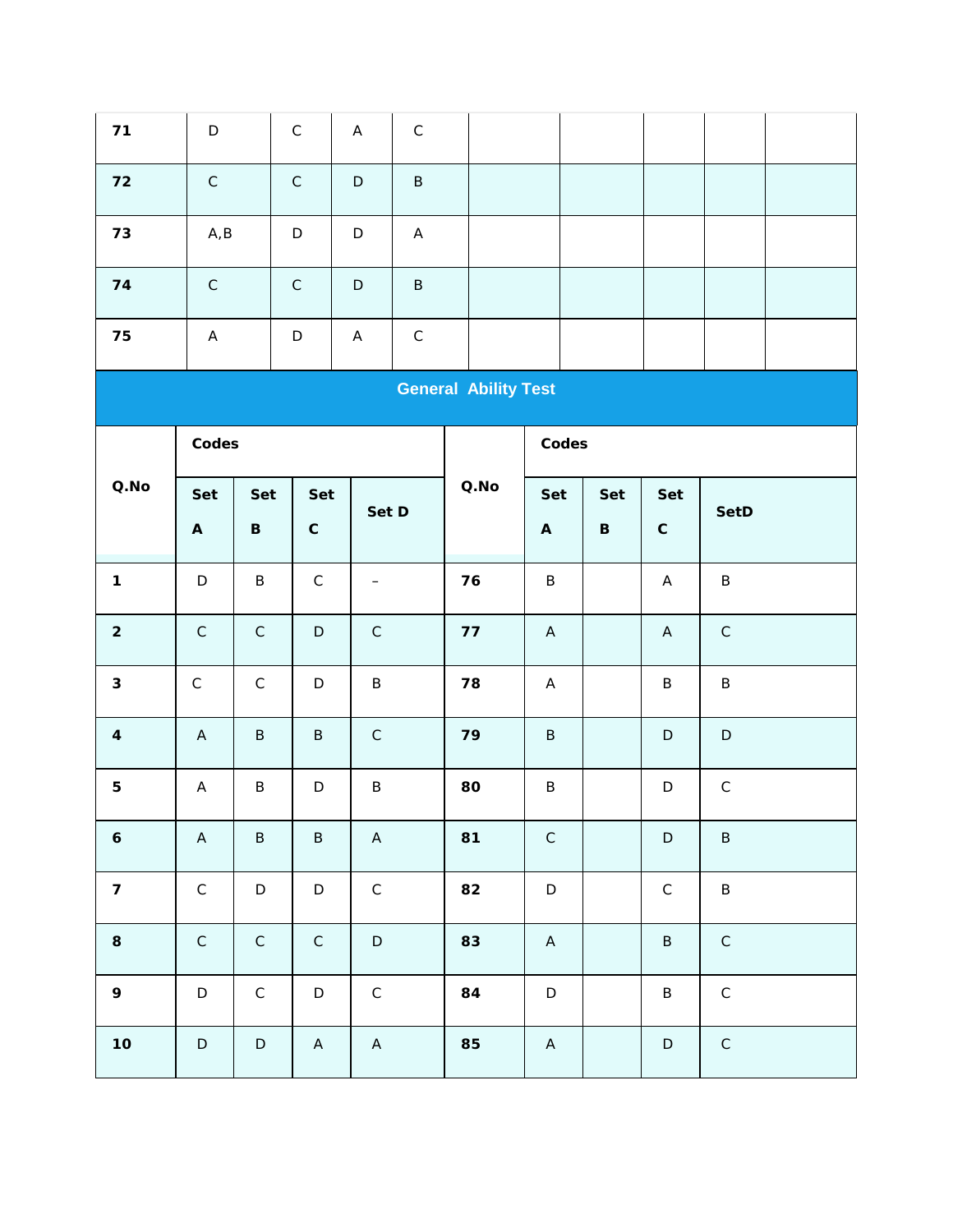| 11     | $\sf B$      | $\sf B$                   | $\sf B$      | $\sf B$     | 86  | $\mathsf D$  | $\mathsf A$  | $\sf B$                   |
|--------|--------------|---------------------------|--------------|-------------|-----|--------------|--------------|---------------------------|
| $12$   | $\mathsf C$  | $\mathsf A$               | $\mathsf C$  | $\mathsf A$ | 87  | $\mathsf{A}$ | $\sf B$      | $\sf B$                   |
| $13$   | $\mathsf C$  | $\mathsf C$               | B            | $\mathsf D$ | 88  | $\mathsf D$  | $\mathsf{A}$ | $\mathsf A$               |
| 14     | $\mathsf{A}$ | $\sf B$                   | $\mathsf D$  | $\sf B$     | 89  | $\sf B$      | $\sf B$      | $\mathsf C$               |
| 15     | $\sf B$      | $\mathsf D$               | $\sf B$      | $\sf B$     | 90  | $\mathsf{A}$ | $\sf B$      | $\boldsymbol{\mathsf{A}}$ |
| 16     | $\sf B$      | $\mathsf C$               | $\mathsf{A}$ | $\mathsf A$ | 91  | $\mathsf{A}$ | $\mathsf A$  | $\mathsf C$               |
| 17     | $\mathsf C$  | $\boldsymbol{\mathsf{A}}$ | $\mathsf D$  | $\sf B$     | 92  | $\mathsf{A}$ | $\mathsf{A}$ | $\mathsf A$               |
| 18     | $\mathsf D$  | $\sf B$                   | $\sf B$      | $\mathsf D$ | 93  | $\mathsf{A}$ | $\sf B$      | $\mathsf C$               |
| 19     | $\mathsf D$  | A                         | $\mathsf C$  | $\sf B$     | 94  | $\sf B$      | $\sf B$      | $\sf B$                   |
| $20\,$ | $\sf B$      | $\mathsf D$               | $\sf B$      | $\mathsf C$ | 95  | $\mathsf D$  | $\mathsf C$  | $\sf B$                   |
| 21     | $\mathsf D$  | $\sf B$                   | $\mathsf C$  | $\mathsf C$ | 96  | $\mathsf C$  | $\mathsf C$  | $\sf B$                   |
| 22     | $\sf B$      | $\sf B$                   | $\mathsf C$  | $\mathsf A$ | 97  | $\mathsf D$  | $\sf B$      | $\mathsf{A}$              |
| 23     | $\mathsf D$  | A                         | $\mathsf{A}$ | $\mathsf C$ | 98  | $\mathsf{A}$ | Α            | $\mathsf D$               |
| 24     | $\mathsf C$  | $\sf B$                   | $\sf B$      | $\mathsf C$ | 99  | $\mathsf C$  | $\sf B$      | $\sf B$                   |
| 25     | $\mathsf D$  | $\mathsf D$               | $\sf B$      | $\mathsf A$ | 100 | $\mathsf C$  | $\mathsf{A}$ | $\mathsf D$               |
| 26     | $\mathsf{A}$ | $\sf B$                   | $\mathsf D$  | $\mathsf C$ | 101 | $\mathsf D$  | $\mathsf C$  | $\sf B$                   |
| 27     | $\mathsf A$  | $\mathsf C$               | $\mathsf C$  | $\mathsf C$ | 102 | $\sf B$      | $\mathsf D$  | $\sf B$                   |
| 28     | $\sf B$      | $\mathsf C$               | $\mathsf C$  | $\mathsf D$ | 103 | $\mathsf C$  | $\mathsf C$  | $\mathsf C$               |
| 29     | $\mathsf{A}$ | $\sf B$                   | $\mathsf{A}$ | $\sf B$     | 104 | $\sf B$      | $\mathsf D$  | $\sf B$                   |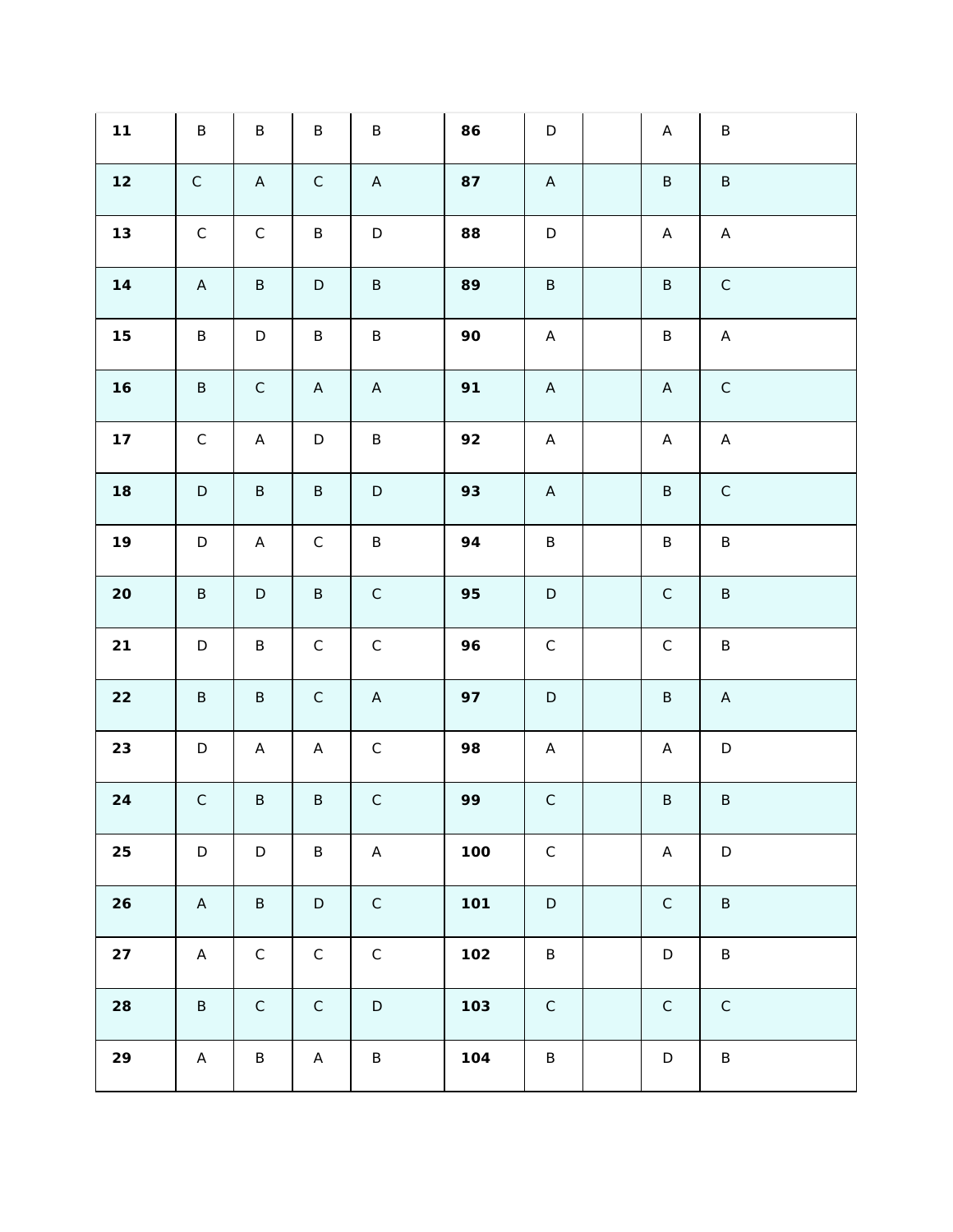| 30   | $\mathsf D$  | $\mathsf C$ | $\mathsf A$  | $\sf B$           | 105 | $\sf B$      | $\mathsf D$               | $\sf B$                   |
|------|--------------|-------------|--------------|-------------------|-----|--------------|---------------------------|---------------------------|
| 31   | $\mathsf D$  | $\mathsf C$ | $\mathsf{A}$ | $\mathsf C$       | 106 | $\sf B$      | $\mathsf D$               | $\mathsf D$               |
| 32   | $\mathsf D$  | $\mathsf A$ | $\mathsf C$  | $\sf B$           | 107 | $\mathsf{A}$ | $\mathsf C$               | $\qquad \qquad -$         |
| 33   | $\mathsf{A}$ | $\mathsf C$ | $\mathsf C$  | $\mathsf D$       | 108 | $\sf B$      | $\sf B$                   | $\sf B$                   |
| 34   | $\sf B$      | $\sf B$     | $\mathsf D$  | $\mathsf C$       | 109 | $\sf B$      | $\mathsf D$               | $\mathsf A$               |
| 35   | $\mathsf D$  | $\mathsf C$ | $\mathsf D$  | $\sf B$           | 110 | $\mathsf D$  | $\boldsymbol{\mathsf{A}}$ | $\sf B$                   |
| 36   | $\sf B$      | $\sf B$     | $\mathsf{A}$ | $\mathsf D$       | 111 | $\sf B$      | $\mathsf D$               | $\sf B$                   |
| 37   | $\mathsf C$  | $\mathsf A$ | B            | $\mathsf D$       | 112 | $\sf B$      | $\mathsf{A}$              | $\mathsf D$               |
| 38   | $\mathsf C$  | $\mathsf C$ | $\mathsf{A}$ | $\sf B$           | 113 | $\sf B$      | $\sf B$                   | $\boldsymbol{\mathsf{A}}$ |
| 39   | $\mathsf D$  | $\sf B$     | $\mathsf D$  | $\mathsf D$       | 114 | $\mathsf{A}$ | $\mathsf C$               | $\sf B$                   |
| $40$ | $\mathsf C$  | $\mathsf C$ | $\sf B$      | $\mathsf D$       | 115 | $\mathsf C$  | $\boldsymbol{\mathsf{A}}$ | $\sf B$                   |
| 41   | $\mathsf C$  | $\sf B$     | $\sf B$      | $\mathsf C$       | 116 | $\mathsf{A}$ | $\mathsf D$               | $\mathsf C$               |
| 42   | $\sf B$      | $\mathsf D$ | $\mathsf{A}$ | $\sf B$           | 117 | $\mathsf{A}$ | $\mathsf D$               | $\mathsf C$               |
| 43   | $\mathsf C$  | $\mathsf D$ | $\sf B$      | $\mathsf D$       | 118 | $\mathsf D$  | $\sf B$                   | $\sf B$                   |
| 44   | $\sf B$      | $\sf B$     | $\mathsf D$  | $\mathsf A$       | 119 | $\mathsf C$  | $\mathsf{A}$              | $\mathsf C$               |
| 45   | $\mathsf D$  | $\mathsf D$ | $\sf B$      | $\sf B$           | 120 | $\mathsf D$  | $\boldsymbol{\mathsf{A}}$ | $\sf B$                   |
| 46   | $\sf B$      | $\mathsf D$ | $\mathsf C$  | $\mathsf C$       | 121 | $\mathsf C$  | $\sf B$                   | $\mathsf A$               |
| 47   | $\mathsf A$  | $\mathsf D$ | $\mathsf C$  | $\qquad \qquad -$ | 122 | $\mathsf D$  | $\sf B$                   | $\mathsf C$               |
| 48   | $\mathsf D$  | $\sf B$     | $\mathsf D$  | ${\bf C}$         | 123 | $\mathsf{A}$ | $\sf B$                   | $\mathsf D$               |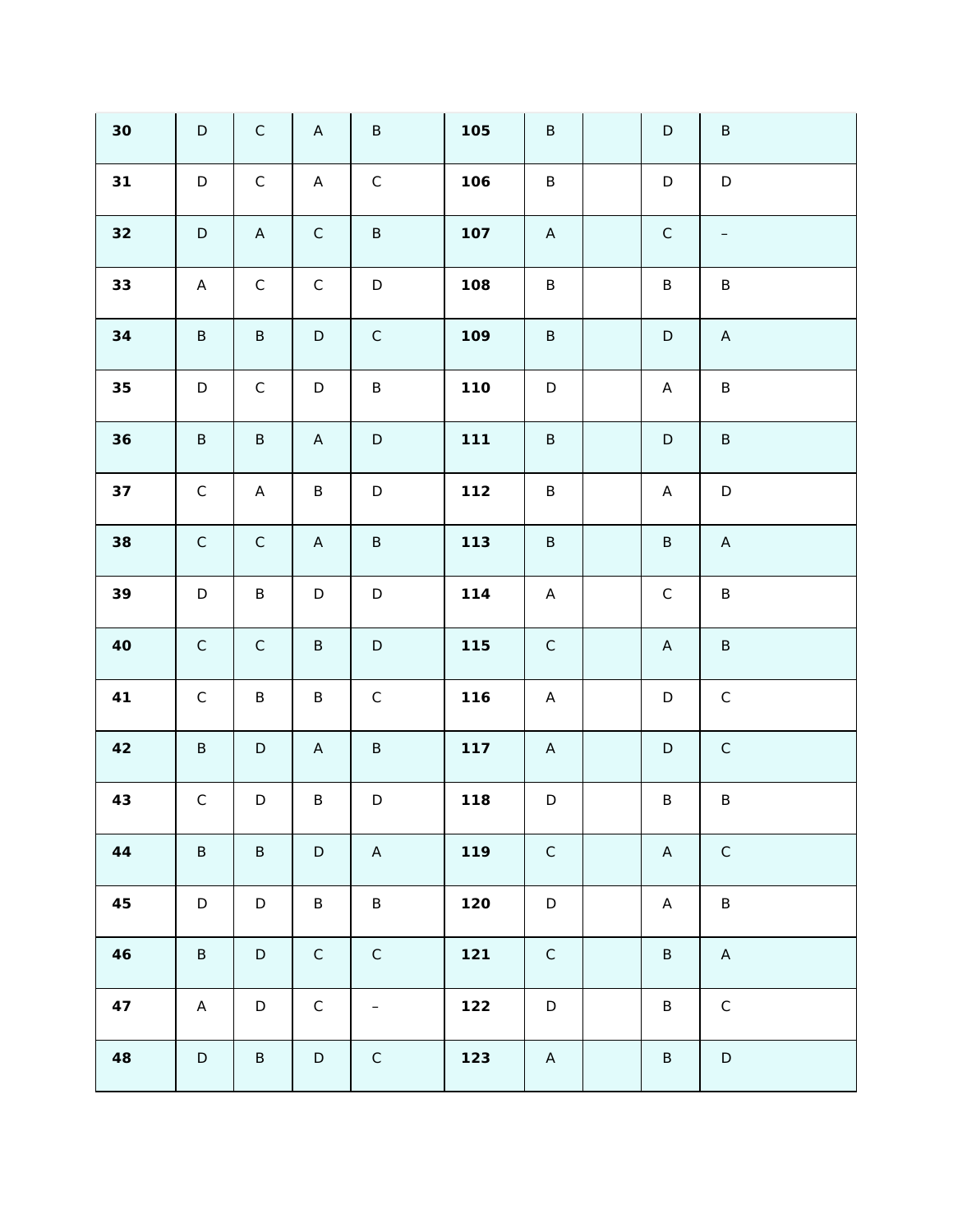| 49 | $\sf B$     | $\mathsf D$ | $\mathsf C$  | $\sf B$           | 124 | $\sf B$                  | $\sf B$     | $\sf B$                   |
|----|-------------|-------------|--------------|-------------------|-----|--------------------------|-------------|---------------------------|
| 50 | $\mathsf C$ | $\mathsf A$ | $\mathsf C$  | $\sf B$           | 125 | $\overline{A}$           | $\mathsf D$ | $\mathsf D$               |
| 51 | $\mathsf D$ |             | $\mathsf C$  | $\mathsf A$       | 126 | $\mathsf C$              | $\sf B$     | $\mathsf D$               |
| 52 | $\mathsf D$ |             | $\mathsf D$  | $\sf B$           | 127 | $\mathsf A$              | $\sf B$     | $\mathsf D$               |
| 53 | $\sf B$     |             | $\mathsf{A}$ | $\mathsf C$       | 128 | $\sf B$                  | $\mathsf D$ | $\mathsf C$               |
| 54 | $\mathsf A$ |             | $\mathsf C$  | $\mathsf A$       | 129 | $\overline{\phantom{m}}$ | $\mathsf C$ | $\sf B$                   |
| 55 | $\mathsf C$ |             | $\mathsf C$  | $\mathsf C$       | 130 | $\mathsf D$              | $\mathsf A$ | $\mathsf C$               |
| 56 | $\sf B$     |             | $\mathsf D$  | $\mathsf A$       | 131 | $\mathsf C$              | $\sf B$     | $\mathsf C$               |
| 57 | $\sf B$     |             | $\sf B$      | $\mathsf A$       | 132 | $\sf B$                  | $\sf B$     | $\sf B$                   |
| 58 | $\sf B$     |             | $\mathsf C$  | $\mathsf A$       | 133 | $\overline{A}$           | $\sf B$     | $\mathsf A$               |
| 59 | $\sf B$     |             | $\sf B$      | $\mathsf C$       | 134 | $\sf B$                  | A           | $\sf B$                   |
| 60 | $\mathsf D$ |             | $\sf B$      | $\mathsf D$       | 135 | $\mathsf{A}$             | $\mathsf C$ | $\mathsf C$               |
| 61 | $\sf B$     |             | $\mathsf D$  | $\mathsf C$       | 136 | $\mathsf C$              | A           | $\mathsf{A}$              |
| 62 | $\sf B$     |             | $\mathsf A$  | $\mathsf D$       | 137 | $\mathsf D$              | $\mathsf A$ | $\mathsf D$               |
| 63 | $\mathsf D$ |             | $\sf B$      | $\mathsf A$       | 138 | $\mathsf C$              | $\mathsf D$ | $\boldsymbol{\mathsf{A}}$ |
| 64 | $\mathsf C$ |             | $\sf B$      | $\sf B$           | 139 | $\mathsf D$              | $\mathsf C$ | $\mathsf D$               |
| 65 | $\mathsf A$ |             | $\mathsf D$  | $\mathsf A$       | 140 | $\mathsf D$              | $\mathsf D$ | $\mathsf A$               |
| 66 | $\mathsf D$ |             | $\mathsf D$  | $\mathsf C$       | 141 | $\mathsf D$              | $\mathsf C$ | $\mathsf D$               |
| 67 | $\mathsf D$ |             | $\mathsf A$  | $\qquad \qquad -$ | 142 | $\mathsf C$              | $\mathsf D$ | $\mathsf A$               |